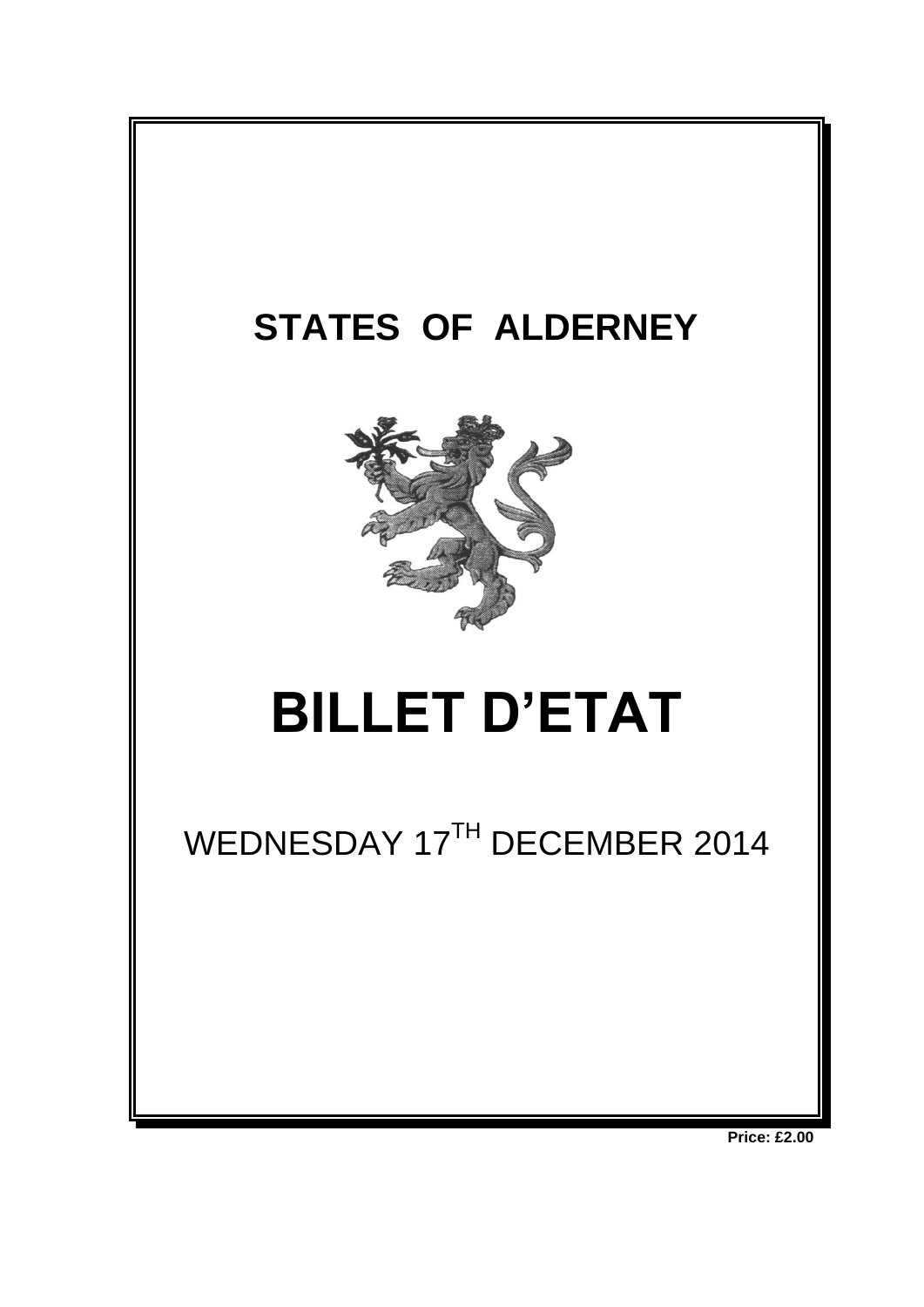## **STATES OF ALDERNEY**

# **BILLET D'ETAT**

# **FOR WEDNESDAY 17 TH DECEMBER 2014**

Members of the States:

I have the honour to inform you that the Meeting of the States will be held at 5:30 pm on Wednesday 17<sup>th</sup> December 2014. This will be preceded by the People's Meeting, which will be held on Wednesday 10<sup>th</sup> December 2014 at 7:00 pm in the Island Hall.

> W Stuart Trought President

## **Item I Saye Beach Campsite Lease**

#### **The following letter has been received from Mr Rowley, Chairman of the General Services Committee:**

*"The lease document for the Saye Beach Campsite has been subject to considerable amendments over the period from when the new operators were appointed to present day. The Law Officers of the Crown have at the request of the Committee drafted a new lease which incorporates the terms requested by States Members, however due to the lease being a subject of significant public interest and possibly involving proposed development in the green-belt, according to the resolution of the States of Alderney of 7th July 1999 this matter must be referred to the full States meeting for approval.*

*I would be grateful if the Saye Beach Campsite lease is placed before the States of Alderney at its next Meeting together with an appropriate proposition.*

> *C Rowley Chairman"*

**The States of Alderney is asked to approve the lease between the States of Alderney and the Saye Beach Campsite operators, and agree that it be entered into as from 1st January 2015.**

### **Item II Policy and Finance Committee Annual Report for 2014**

**The following letter has been received from Mr Simonet, Chairman of the Policy & Finance Committee:-**

*"In accordance with States Resolution VII(1) of the 4th May, 1977, I attach hereto the Annual Report of the Policy & Finance (Policy) Committee for 2014.*